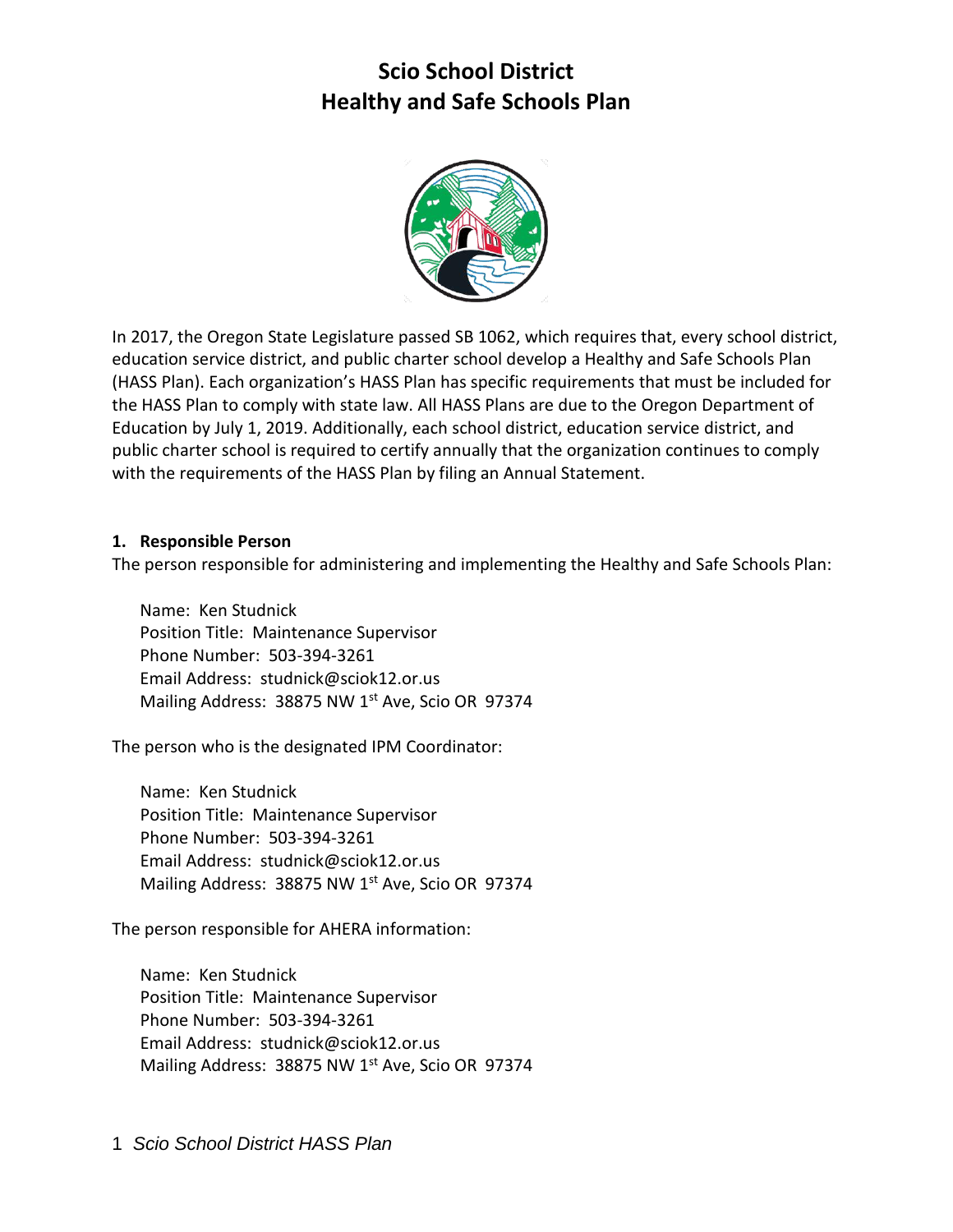#### **2. List Facilities**

 All facilities owned or leased by Scio School District where students or staff are present on a regular basis are covered by this HASS Plan. The list of those buildings and facilities is below:

| <b>Facility Name</b>            | <b>Facility Address</b> |
|---------------------------------|-------------------------|
| Centennial Elementary Pod A     | 38875 NW 1st Ave        |
| Centennial Elementary Pod B     | 38875 NW 1st Ave        |
| Centennial Elementary Pod C     | 38875 NW 1st Ave        |
| Gymnasium/Cafeteria             | 38875 NW 1st Ave        |
| Office/Library Pod              | 38875 NW 1st Ave        |
| Elementary Modular (2)          | 38875 NW 1st Ave        |
| <b>Special Education Office</b> | 38776 NW Cherry St      |
| Scio Middle School              | 224 N Beech St          |
| <b>Bus Barn</b>                 | 39099 W Scio Rd         |
| Scio High School                | 38880 N Main St         |
| <b>IT Department</b>            | 38880 N Main St         |
| <b>Grandstands and Stadium</b>  | 38880 N Main St         |
| <b>Vocational Facility</b>      | 38880 N Main St         |
| Maintenance Warehouse           | 38880 N Main St         |
| <b>High School Modular</b>      | 38880 N Main St         |

#### **3. Elevated Levels of Lead in Water Used for Drinking or Food Preparation**

 All school districts, education service districts, and public charter schools are required to test for and eliminate exposure to elevated levels of lead in water used for Drinking and Food Preparation through either remediation or eliminating access, according to OAR 333-061-0400 and OAR 581-022-2223. In conformance with those administrative rules, Scio School District certifies the following:

- 1. All testing was done according to the testing requirements in OAR 333-061-0400;
- 2. All samples were analyzed by a lab accredited by Oregon Health Authority to test for those materials;
- 3. All water fixtures required to be tested under OAR 333-061-0400 were tested for elevated levels of lead in accordance with the testing schedule developed by the Oregon Health Authority; and
- 4. The testing schedule for each building covered by this plan is set forth below: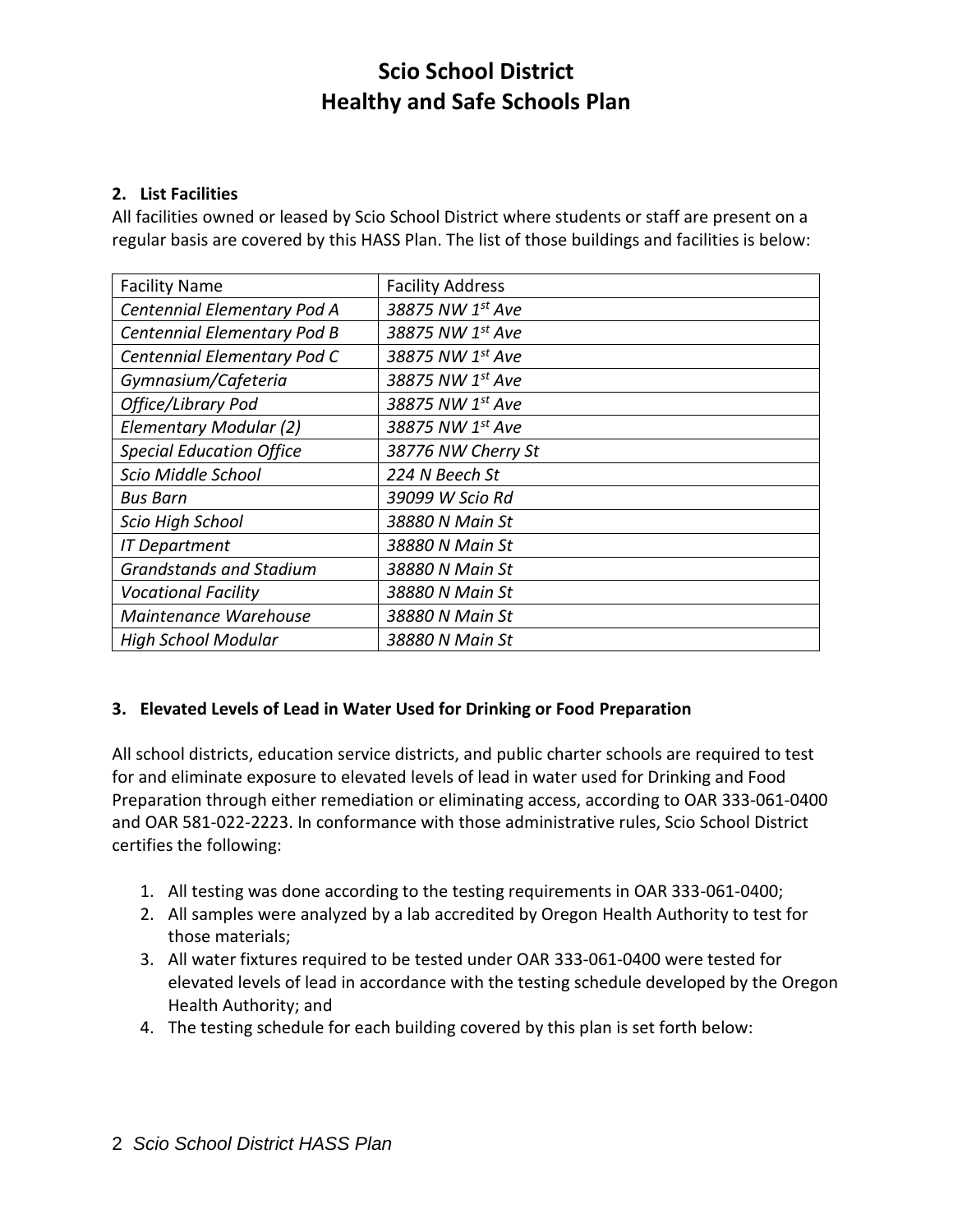| <b>Facility Name</b>                  | Year of Last Test<br>(year only) | Next scheduled test (per<br>6 year schedule) (year | Schedule or<br><b>Exemption Reason</b> |
|---------------------------------------|----------------------------------|----------------------------------------------------|----------------------------------------|
|                                       |                                  | only)                                              |                                        |
| Scio Middle School                    | 2016                             | 2022 FY                                            | 6 Year Schedule                        |
| <b>Centennial Elementary</b><br>Pod A | 2016                             | 2022 FY                                            | 6 Year Schedule                        |
| <b>Centennial Elementary</b><br>Pod B | 2016                             | 2022 FY                                            | 6 Year Schedule                        |
| <b>Centennial Elementary</b><br>Pod C | 2016                             | 2022 FY                                            | 6 Year Schedule                        |
| Office/Library Pod                    | 2016                             | 2022 FY                                            | 6 Year Schedule                        |
| <b>Elementary Modulars</b>            | 2016                             | 2022 FY                                            | 6 Year Schedule                        |
| Gymnasium/Cafeteria                   | 2016                             | 2022 FY                                            | 6 Year Schedule                        |
| Scio High School                      | 2016                             | 2022 FY                                            | 6 Year Schedule                        |
| <b>IT Department</b>                  | 2016                             | 2022 FY                                            | 6 Year Schedule                        |
| <b>Grandstands and Stadium</b>        | 2016                             | 2022 FY                                            | 6 Year Schedule                        |
| <b>High School Modular</b>            | 2016                             | 2022 FY                                            | 6 Year Schedule                        |
| Maintenance Warehouse                 | 2016                             | 2022 FY                                            | 6 Year Schedule                        |
| <b>Vocational Facility</b>            | 2016                             | 2022 FY                                            | 6 Year Schedule                        |
| <b>Bus Barn</b>                       | 2016                             | 2022 FY                                            | 6 Year Schedule                        |
| <b>Special Education Office</b>       | 2016                             | 2022 FY                                            | 6 Year Schedule                        |

## **4. Lead Paint**

 In order to comply with the United States Environmental Protection Agency's Renovation, Repair and Painting Program Rule, Scio School District will either contract only with certified lead based paint renovation contractors licensed by the Oregon Construction Contractors Board or use Scio School District staff that are certified by the Oregon Health Authority to perform the work.

#### **5. Asbestos**

 Scio School District complies with the federal Asbestos Hazard Emergency Response Act (AHERA). All required asbestos management plans are available for viewing by submitting a request to Ken Studnick.

#### **6. Radon**